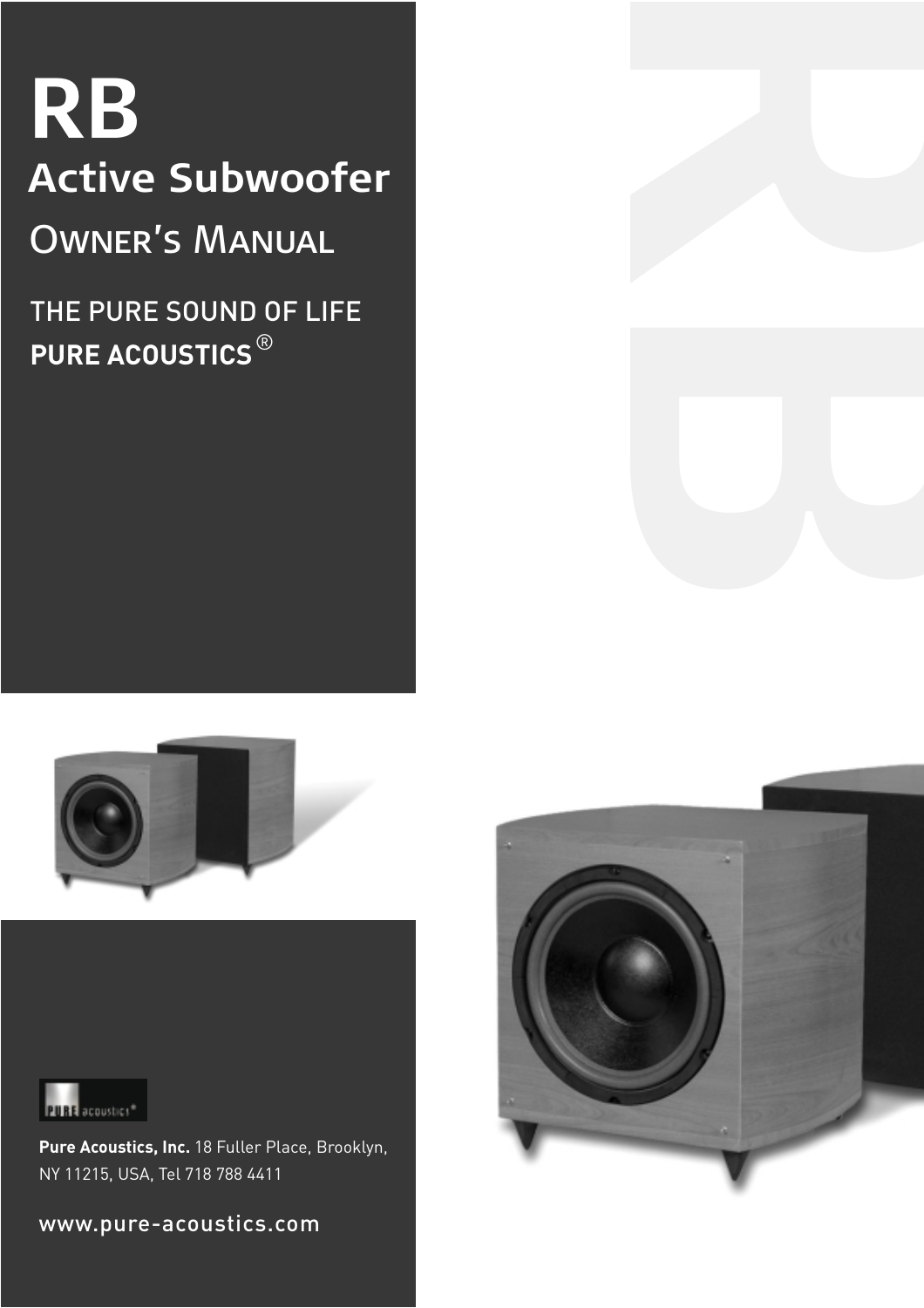### **INTRODUCTION**

Thank you for purchasing Pure Acoustics' products, and welcome to the Pure Acoustics family of satisfied customers!

Pure Acoustics was established to fulfill the need for high quality speakers of exceptional design at an affordable price. After years of research and development, and by manufacturing all parts ourselves -- from the voice-coil to the uniquely-designed crossover -- Pure Acoustics is able to offer you speakers of superior value.

Each subwoofer component has been designed and engineered with first-rate materials to produce exceptional sound. The sleek cabinetry encases a deceptively powerful woofer that delivers a clear, open bass with incredibly low distortion, even at high volumes. This subwoofer offers the best of it all – high-quality sound, hand-made solid construction, and a remarkably stylish appearance.

We welcome you to witness the results. Our team's dedication to quality, reliability and attractive design has created some of the best-value subwoofers you can find today.

Reading this manual fully (the complete manual) will help you to set up your subwoofer properly and reward you with a fine listening experience. Pure Acoustics distribution centers in Europe, Asia, Australia and the Americas will be happy to assist you with any questions you may have. Please look for the distributor nearest you on our web site, www.pure-acoustics.com.

#### **CONNECTIONS**

Before you start, make sure all your equipment is switched off and the amplifier volume is on low. Make sure the positive (+) and negative (-) are connected to the appropriate terminal.

#### SUBWOOFER LOW-LEVEL CONNECTIONS

Using an RCA cable, connect the Pre Out (subwoofer) on your receiver to a Y connecter. Then connect the Y Connector to the RCA Line in on your subwoofer.

#### SUBWOOFER HI-LEVEL CONNECTIONS

Connect a speaker wire from your amplifier's positive (+) output-left speaker terminal to the subwoofer's positive (+) input-left terminal. Connect another speaker wire from your amplifier's negative (-) output-left speaker terminal to the subwoofer's negative (-) left-input terminal. Connect a speaker wire from the positive (+) output-left speaker terminal on the subwoofer to the positive (+) input terminal on the front-left speaker. Connect another speaker cable from the negative (-) output-left speaker terminal on the to the negative (-) input terminal on the front left speaker. Repeat the same step for the right-side front speaker.

Make sure the subwoofer switch is in the OFF position, rotate the GAIN control to MIN and set the FREQ control to the middle position. Plug in the AC power cord to your electrical outlet. Turn on your amplifier and subwoofer and play your favorite music. Gradually increase your amplifier's volume to your desired level. Gradually increase your subwoofer GAIN level to your desired bass level. Adjust the FREQ control to a point where the subwoofer and rear speakers perform to your satisfaction. Toggle the PHASE switch between the REV and NOR positions to see which one sounds better to you. These adjustments are used to match the subwoofer bass reproduction with that of your main speakers. You can now leave the AUTO/ON/OFF switch in the AUTO position. This position is voice-activated; your subwoofer will switch on automatically only when the subwoofer receives an audio signal from your amplifier.

For optimal results, try a few different types of music.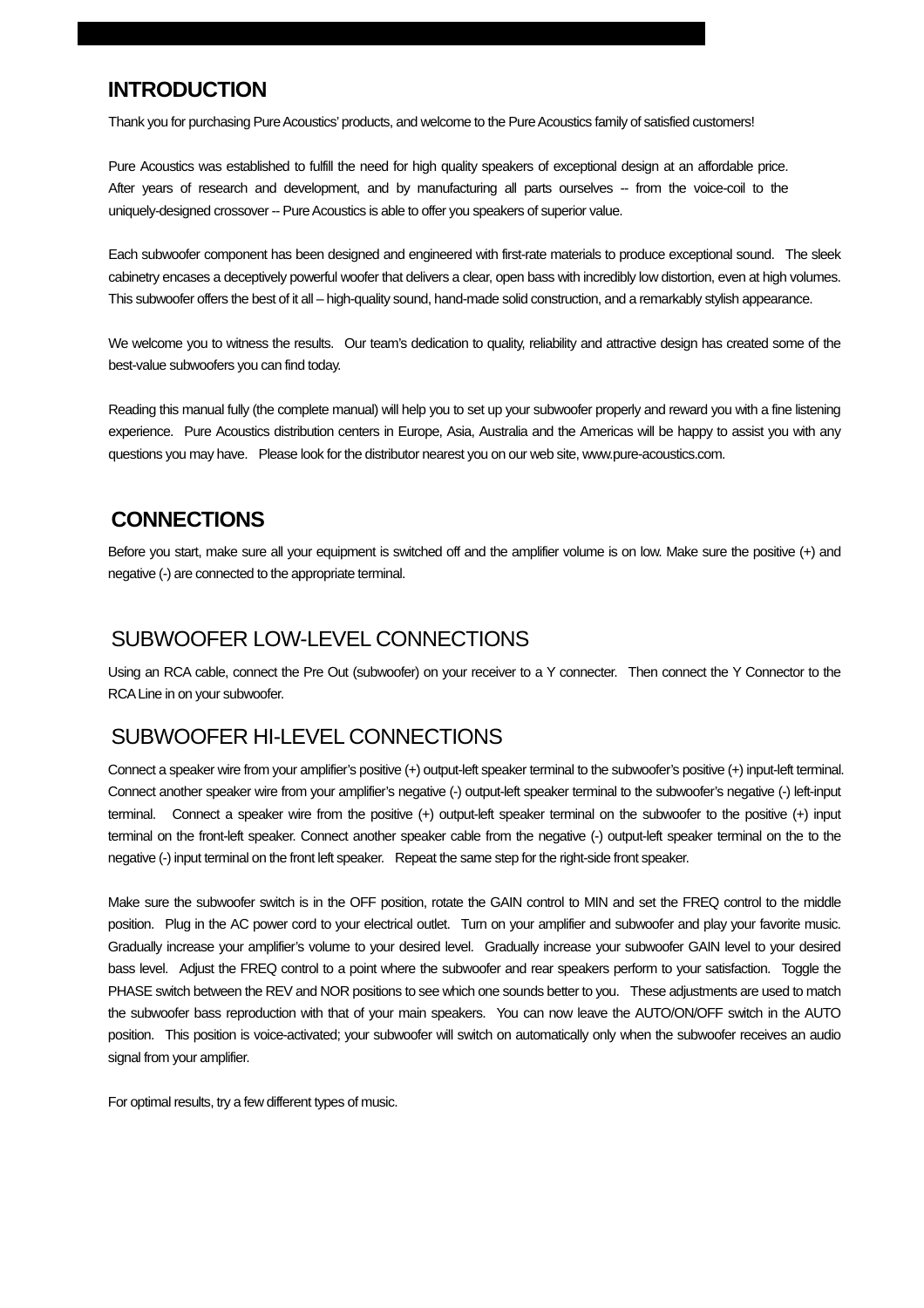# **POSITION**

The subwoofer can be positioned anywhere in the room; for the best result, position it between the rear speakers or within 15ft (5m) of the main speakers. It is best to try the subwoofer in a few places around the room and check which one gives you the best listening experience. To avoid unnecessary vibrations, place the subwoofer on a solid surface.



#### **Set-Up Diagram**



**Low-level Connections Example 20 and Server Connections Hi-level Connections** 

### **RUNNING TIME AND CLEANING**

The performance of the speakers may change during the initial use due to storage and mechanical limitations. Please allow 15 hours of use for the temperature effect and mechanical parts to attain their intended design characteristics.

Make sure to unplug the subwoofer from the wall before cleaning. The cabinet only requires occasional dusting. Please avoid touching the drive units.